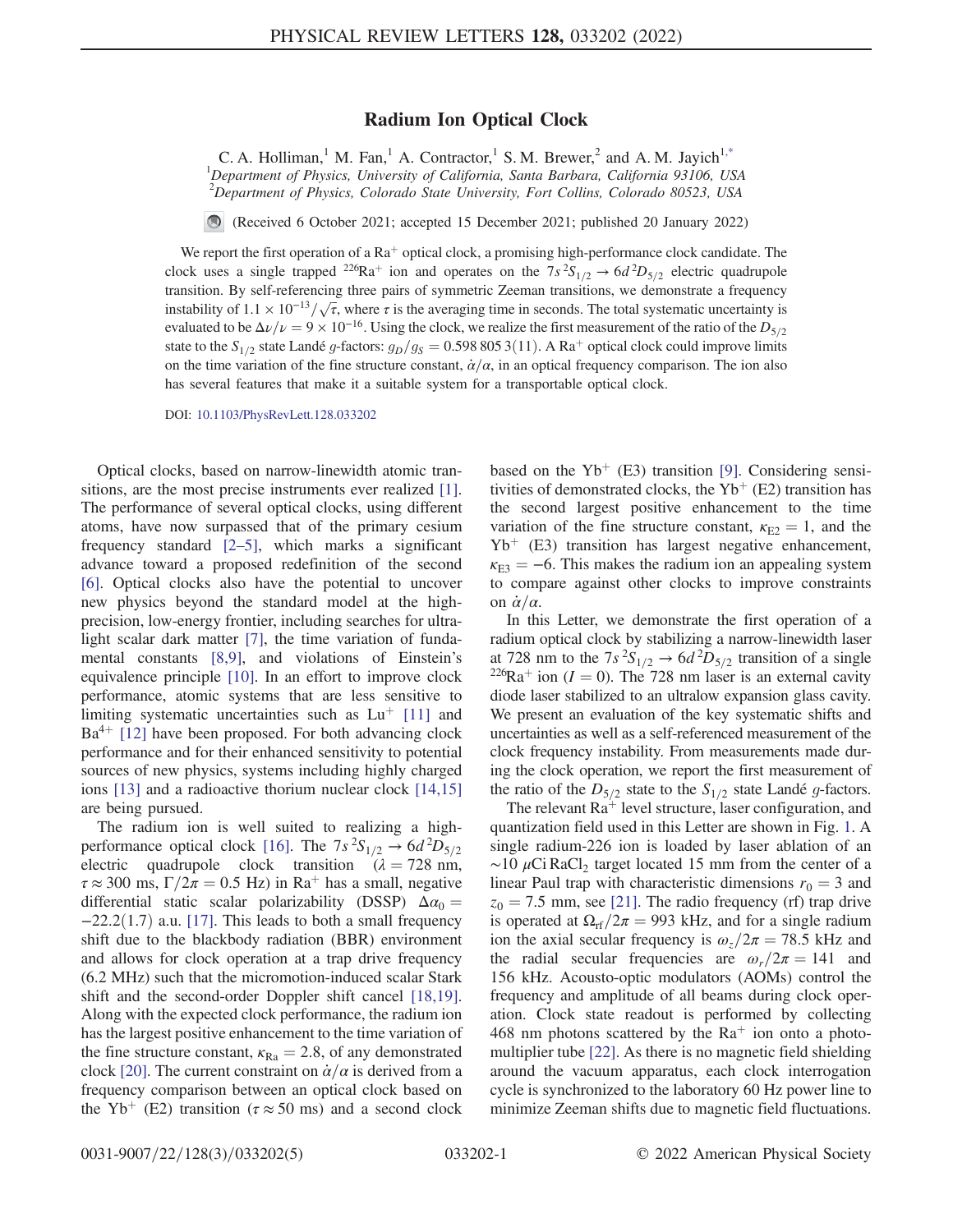<span id="page-1-0"></span>

FIG. 1. (a) The  $Ra^+$  level structure for clock operation. (b) Orientation of the lasers and the magnetic field used in this Letter. The 728 nm clock beam (red) is at 45° with respect to the magnetic field to drive all ten possible Zeeman transitions between the  $S_{1/2}$  and  $D_{5/2}$  states.

Linearly polarized 728 nm light is used to drive the  $|S_{1/2}, m = \pm 1/2\rangle \rightarrow |D_{5/2}, m = \pm 1/2\rangle$  (C1),  $|S_{1/2}, m =$  $\pm 1/2$   $\rightarrow$   $|D_{5/2}, m = \pm 3/2 \rangle$  (C2), and  $|S_{1/2}, m = \pm 1/2 \rangle$   $\rightarrow$  $|D_{5/2}, m = \pm 5/2\rangle$  (C3) symmetric Zeeman transitions to operate the clock in a self-comparison mode [[23](#page-4-13)]. By measuring symmetric Zeeman components that comprise all sublevels of the  $D_{5/2}$  state (|m| = 1/2, 3/2, 5/2), the linear Zeeman shift and the electric quadrupole shift are both canceled [[23](#page-4-13),[24](#page-4-14)].

Each clock interrogation cycle begins with an initial state detection (0.5 ms) to determine correct initialization of the population into the  $S_{1/2}$  or  $D_{3/2}$  laser cooling states. Following the initial state detection, the ion is Doppler cooled (5 ms) and the population is optically pumped to the appropriate  $|S_{1/2}, m = \pm 1/2\rangle$  state (2 ms). We then coherently interrogate the clock transition (3 ms) on either the blue- or red-detuned half width at half maximum (HWHM), after which a state detection pulse is applied. In addition to probing the HWHM of the Zeeman transitions to determine the transition center frequency, we also interrogate the peak maximum, as well as six detunings around the peak. For every 20 interrogation cycles of the HWHM and peak maximum, we interrogate the six detunings around the peak to ensure that symmetric Zeeman transitions are probed with equal excitation probabilities and that all transitions remain locked, see Fig. [2](#page-1-1) inset. To reset the system, we clean out population remaining in the  $D_{5/2}$  state by driving the  $D_{5/2} \rightarrow P_{3/2}$ dipole transition (200  $\mu$ s) where decays populate the  $S_{1/2}$ and  $D_{3/2}$  states.

After each interrogation cycle, the frequencies of the six Zeeman transitions are updated with individual lock servos to stabilize the clock laser's frequency to the  $7s^2S_{1/2} \rightarrow$  $6d<sup>2</sup>D<sub>5/2</sub>$  atomic resonance. The error signal for an interrogation cycle is given by  $E = (n_b - n_r)/n$ , where  $n_b$  and  $n_r$  are the number of times the population was driven to the excited state during interrogation on the blue- and reddetuned HWHM and  $n = 20$  is the total number of interrogations [\[23\]](#page-4-13). If the initial state detection determined that the population was in the  $D_{5/2}$  state, the interrogation is not

<span id="page-1-1"></span>

FIG. 2. Allan deviation of the  $Ra^+$  optical clock measured over  $\approx$ 100 000 s. The fractional stability (blue line) with a 3 ms  $\approx$ 100 000 s. The fractional stability (blue line) with a 3 ms interrogation time is  $1.1 \times 10^{-13}/\sqrt{\tau}$ . The quantum projection noise limit that accounts for the motional decoherence and line shape is calculated using the method described in [[23](#page-4-13)]. The inset shows the  $|S_{1/2}, m = -1/2\rangle \rightarrow |D_{5/2}, m = -1/2\rangle$  Zeeman transition averaged over the entire measurement. The HWHM lock points are magnified by  $200 \times$  on both axes. Error bars represent one standard deviation. The proportion of the population driven to the excited state is limited by decoherence due to thermal motion. The Fourier-limited linewidth of the measured transition corresponds to a 2.7 ms interrogation time.

used in the error signal calculation. The shift of the center detuning of each Zeeman transition is updated from the previous detuning using the error signal and the measured drift rate of the optical cavity. Both of these values are updated throughout the experiment based on the shift of the clock transition center frequency, see Supplemental Material [\[25\]](#page-4-15). The center frequency of the  $7s^2S_{1/2} \rightarrow$  $6d<sup>2</sup>D<sub>5/2</sub>$  transition is derived from an average of the three Zeeman pairs (C1, C2, and C3) following each interrogation cycle. The total interrogation cycle time for the three pairs of Zeeman transitions is 10 s, where the 20 interrogation cycles of the HWHM and peak maximum takes ∼6.1 s, the single interrogation cycle of the six detunings around the peak takes ∼0.6 s, and the pulse programming and data saving takes ∼3 s.

The measured  $Ra^+$  clock instability is shown in Fig. [2](#page-1-1). An Allan deviation is obtained from the frequency difference of the three Zeeman pairs:  $(C1, C2)$ ,  $(C2, C3)$ , and  $(C1, C3)$ . The average of these three Allan deviations is (C1, C3). The average of these three Allan deviations is divided by  $\sqrt{6}$  to obtain the self-referenced fractional divided by  $\sqrt{6}$  to obtain the self-referenced fractional frequency stability of  $\sigma(\tau) = 1.1 \times 10^{-13}/\sqrt{\tau}$ , where  $\tau$  is the averaging time in seconds [[23](#page-4-13)].

A summary of systematic frequency shifts and uncertainties is shown in Table [I.](#page-2-0) The overall frequency instability is currently limited by the clock interrogation time and the dead time in the total interrogation cycle. The 3 ms interrogation time on the clock transition is mainly limited by decoherence due to short-term ambient magnetic field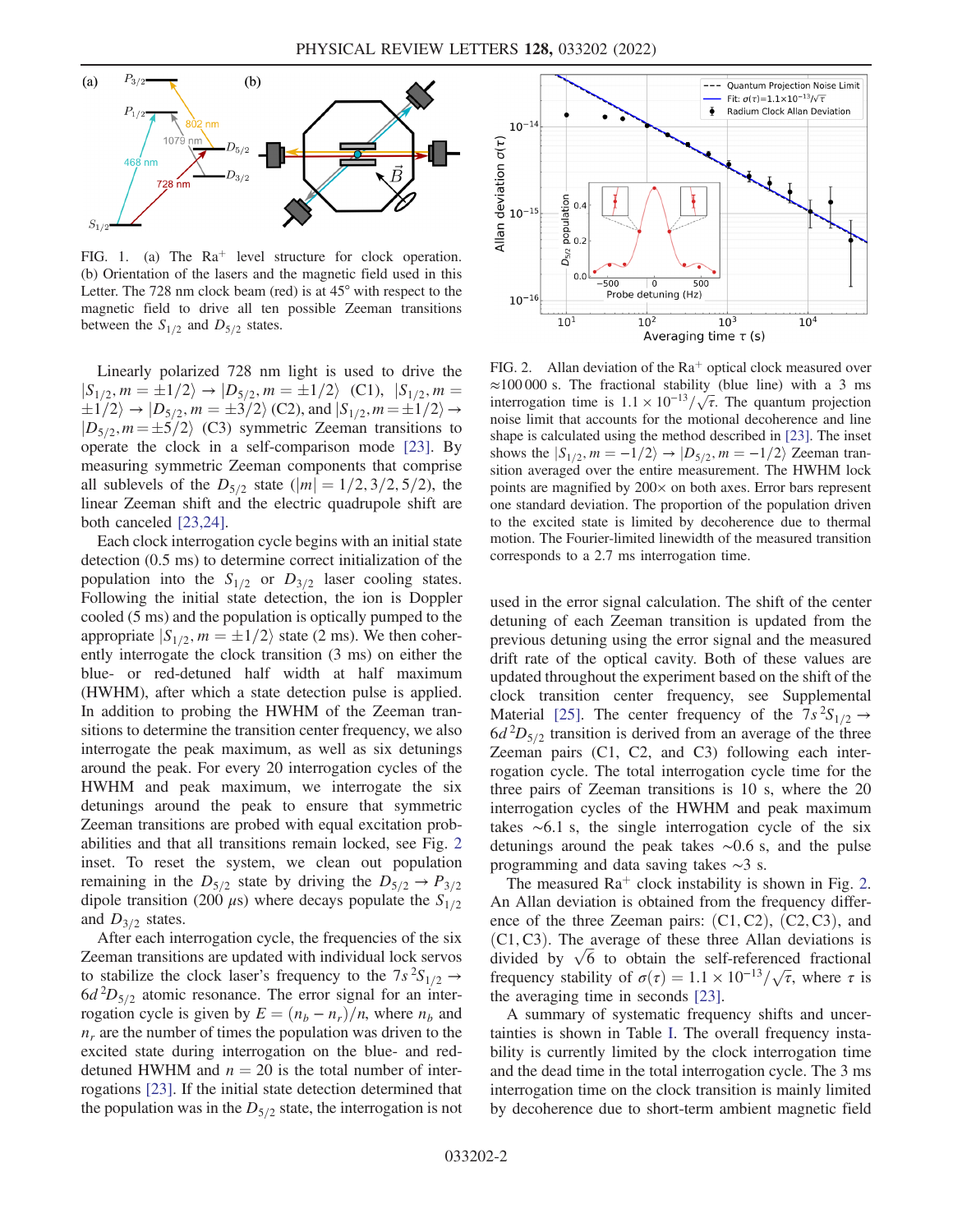<span id="page-2-0"></span>TABLE I. Fractional frequency shifts  $(\Delta \nu/\nu)$  and uncertainties of the <sup>226</sup>Ra<sup>+</sup>  $7s^{2}S_{1/2} \rightarrow 6d^{2}D_{5/2}$  clock.

| Effect                    | Shift                    | Uncertainty           |
|---------------------------|--------------------------|-----------------------|
| Clock laser Stark shift   | $1.7 \times 10^{-15}$    | $9 \times 10^{-16}$   |
| Blackbody radiation       | $4.3 \times 10^{-16}$    | $4 \times 10^{-17}$   |
| Magnetic field drift      | $\mathbf{\Omega}$        | $2\times10^{-18}$     |
| Background gas collisions | $\mathcal{L}$            | $6\times10^{-19}$     |
| Secular motion            | $-6.0 \times 10^{-19}$   | $6 \times 10^{-19}$   |
| Excess micromotion        | $-4.2 \times 10^{-18}$   | $5 \times 10^{-19}$   |
| <b>Ouadratic Zeeman</b>   | $4.2151 \times 10^{-16}$ | $1.2 \times 10^{-19}$ |
| Electric quadrupole       |                          | $3 \times 10^{-20}$   |
| Total                     | $2.5 \times 10^{-15}$    | $9 \times 10^{-16}$   |

noise. The 728 nm clock laser intensity used to drive a  $\pi$ -pulse with a 3 ms interrogation time is 0.5(3) kW/m<sup>2</sup>, which leads to a probe-induced ac Stark shift of  $\Delta\nu/\nu = (1.7 \pm 0.9) \times 10^{-15}$ . This shift can be reduced by several orders of magnitude by implementing upgrades to the apparatus, such as magnetic field shielding and a trap that can support stronger radial confinement, which would enable interrogation times that approach the  $D_{5/2}$  excited state lifetime of  $\tau \sim 300$  ms [\[30\]](#page-4-16). Additionally, techniques such as hyper-Ramsey spectroscopy [\[31\]](#page-4-17) or frequency stepping [\[32\]](#page-4-18) could reduce this shift. All other laser beams (468, 802, 1079 nm) are turned off using double-pass AOMs during the clock interrogation pulse. To ensure that there is no leakage light present through the AOMs, they are also backed with mechanical shutters. During each interrogation cycle, the mechanical shutters are closed before the clock laser pulse.

Blackbody radiation generated by the finite temperature of the trapping environment causes an ac Stark shift on the clock transition, which depends on the DSSP of the transition and the effective temperature of the BBR at the location of the ion. The BBR-induced frequency shift is evaluated using the theoretical DSSP,  $\Delta \alpha_0 =$  $-22.2(1.7)$  a.u. [\[17\]](#page-4-7) and the effective temperature of the BBR field at the ion's location,  $T_{BBR} = 295(4)$  K [[33](#page-4-19)]. To determine the ambient effective temperature and uncertainty observed by the ion, we measured the maximum temperature differential (3 K) of the vacuum chamber and performed a numerical simulation, using a finite element method, to estimate the maximum temperature rise (0.3 K) of the ion trap due to trap drive heating. The resulting BBR-induced frequency shift is evaluated as  $\Delta \nu / \nu =$  $(4.3 \pm 0.4) \times 10^{-16}$ . At the current level of precision, the total uncertainty in the BBR shift is dominated by the uncertainty in the DSSP, and, based on previous work in  $Ca<sup>+</sup>$  and  $Sr<sup>+</sup>$ , the dynamic correction to the DSSP is negligible compared to the current theoretical uncertainty [[17](#page-4-7),[34](#page-4-20)].

During clock operation, we average the frequencies of symmetric Zeeman pairs to synthesize a clock frequency that is first-order insensitive to magnetic fields. However,

we have observed that magnetic field fluctuations at the location of the ion can be significant during the dead time between probing individual transitions in a Zeeman pair. This effect has been observed in previous single ion clocks based on  $Ca<sup>+</sup>$  and can lead to a frequency shift due to a residual magnetic field drift between clock probes [\[35,](#page-4-21)[36](#page-4-22)]. The longest dead time between probings of a Zeeman pair is 50 ms, which is largely due to synchronizing the measurement with the 60 Hz ac power line. Given an average magnetic field drift rate of  $(0 \pm 7) \times 10^{-13}$  T/s observed in our system, and the maximum Zeeman shift sensitivity among all transitions used,  $2.8 \times 10^{10}$  Hz/T, the pair averaged frequency shift is estimated to be  $\Delta \nu / \nu = (0 \pm 2) \times 10^{-18}.$ 

Collisions between the  $Ra^+$  ion and background gas molecules (i.e.,  $H_2$ ) can lead to a phase shift during the clock probe pulse. Here, we bound the corresponding clock frequency shift by assuming a worst case estimate of the phase shift of  $\pm \pi/2$ , which occurs in the middle of a Rabi pulse. In this case, a collision with a background gas molecule leads to a frequency shift of  $0.15R_{\text{coll}}$ , where  $R_{\text{coll}}$ is the background gas collision rate [[37](#page-4-23)]. We measure  $R_{\text{coll}}$ in our trap to be  $0.0013(4) s^{-1}$  using the technique described in [\[38\]](#page-4-24), which corresponds to a fractional frequency shift due to background gas collisions of  $\Delta \nu / \nu = (0 \pm 6) \times 10^{-19}$ .

Frequency shifts due to ion motion are characterized as that due to excess micromotion (EMM), due to the rf drive, and secular (thermal) motion. Ion motion leads to frequency shifts due to relativistic time dilation and the ac Stark effect [[26](#page-4-25)]. Here, the time-dilation shift is the dominant source of frequency shift and uncertainty and is expressed as  $\Delta \nu/\nu = -v^2/(2c^2)$ , where v is the speed of the ion in the laboratory frame and  $c$  is the speed of light in vacuum. The EMM-induced frequency shift is evaluated by measuring the amplitude of the ion motion at the trap drive frequency,  $\Omega_{\text{rf}}/2\pi$  [\[25\]](#page-4-15). The frequency shift due to secular motion is evaluated by characterizing the ion temperature during clock operation [\[24,](#page-4-14)[25\]](#page-4-15). The frequency shift due to secular motion is  $\Delta \nu / \nu = (-6.0 \pm 0.6) \times 10^{-19}$ , and the EMM-induced frequency shift is  $\Delta \nu / \nu =$  $(-3.9 \pm 0.5) \times 10^{-18}$ . The clock frequency shifts and uncertainties due to ion motion can be reduced by using an ion trap design that minimizes residual rf fields and supports higher secular motion frequencies. Trap improvements and operation at the "magic" rf drive frequency (6.2 MHz) are expected to reduce both the magnitude and uncertainty of motional frequency shifts [[17](#page-4-7)].

Additional systematic shifts, including the quadratic Zeeman shift and the electric quadrupole shift and their uncertainties are constrained at the low 10<sup>−</sup><sup>19</sup> level (fractional), see the Supplemental Material [\[25\]](#page-4-15).

The ratio of Landé g-factors,  $g_D/g_S$ , is directly obtained from the clock measurement data [[27](#page-4-26)]. From a single clock measurement, such as shown in Fig. [2,](#page-1-1) we determine three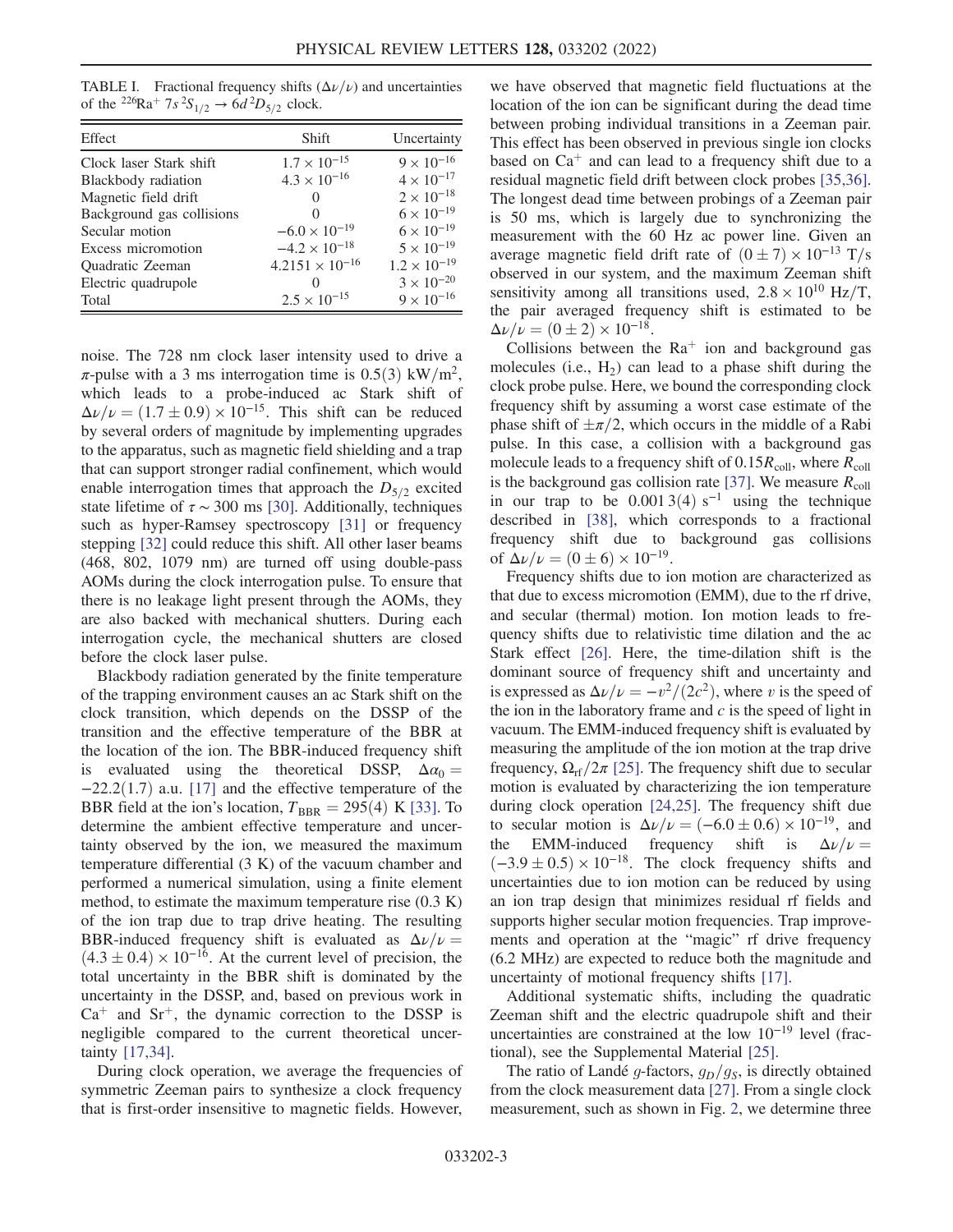<span id="page-3-8"></span>

FIG. 3. The three g-factor ratios calculated from the 3 ms interrogation time clock measurement data presented in Fig. [2.](#page-1-1) The red triangle in the inset represents the weighted average of these data,  $q_D/q_S = 0.598 805 25(3)$ . The circle markers are weighted averages of  $\sim$ 2000 s of clock data with a 250  $\mu$ s interrogation time taken at a range of magnetic fields. The shorter interrogation and measurement time results in a larger uncertainty. The gray fill represents the full standard deviation of the five clock measurements, which we assign as the uncertainty for the g-factor ratio measurement.

ratios of Landé  $q$ -factors from the frequency division of the three Zeeman pairs, see Fig. [3\(a\).](#page-3-8) The weighted average of these three ratios gives a value for  $g_D/g_S$ . The reported  $g_D/g_S$  ratio is calculated from a weighted average of five measurements at different magnetic fields. The assigned uncertainty is the standard deviation of the measurements, resulting in  $g_D/g_S = 0.598\,805\,3(11)$ , see Fig. [3.](#page-3-8) Because of the rf trapping field, an ac magnetic field is present at the trap frequency,  $B_{\text{tran}}$ , at the location of the ion, which shifts the measured  $g_D/g_S$  [\[39\]](#page-4-27). By performing direct spectroscopy of individual Zeeman transitions with the rf trapping frequency set to the ground state magnetic sublevel splitting, we are able to set an upper bound of  $B_{\text{trap}} \leq 7 \times 10^{-8}$  T. The systematic shift due to the maximum  $B_{\text{trap}}$  value is significantly smaller than the statistical uncertainty of  $g_D/g_S$  for all magnetic fields where the Landé  $g$ -factor ratio was measured. To improve upon this initial measurement, the  $S_{1/2}$  state Landé g-factor in Ra<sup>+</sup> could be directly measured to high precision in a Penning trap [\[40\]](#page-4-28) or in a comparison with a co-trapped ion magnetometer [[41](#page-4-29)], which would, in turn, give the  $D_{5/2}$ state Landé  $q$ -factor based on the ratio measured here.

In conclusion, we have demonstrated the operation of a  $226Ra$ <sup>+</sup> ion clock with a total systematic uncertainty of  $\Delta \nu/\nu = 9 \times 10^{-16}$  and a frequency instability of  $\Delta \nu / \nu = 9 \times 10^{-10}$  and a frequency instability of  $\sigma(\tau) = 1.1 \times 10^{-13} / \sqrt{\tau}$ . The current clock performance is primarily limited by (1) short-term magnetic field noise at the ion's location, which limits the clock interrogation time, (2) the uncertainty in the DSSP that dominates the uncertainty in the frequency shift due to BBR, and (3) limitations in the trap design that lead to motional decoherence. The ambient magnetic field noise can be reduced by adding magnetic field shielding, as has been done with  ${}^{40}Ca^+$  [\[35](#page-4-21)] and  ${}^{88}Sr^+$  [\[24\]](#page-4-14) and motional decoherence can be reduced by using an improved trap design [[2,](#page-3-2)[42](#page-4-30)]. Reduced magnetic field sensitivity could be realized with radium-225, which has first-order magnetic field insensitive states due to its  $I = 1/2$  nuclear spin. The 14.9 day half-life of radium-225 can be overcome by using an oven based on the decay of thorium-229  $(\tau_{1/2} \approx 7340 \text{ y})$ , as demonstrated with a 10  $\mu$ Ci oven source [[43](#page-4-31)]. Such a source promises a long-term in vacuo supply of radium-225, as the thorium vapor pressure is more than a trillion times smaller than radium [\[44](#page-4-32)], which also makes it robust to inadvertently exhausting the atom supply by running the oven at high temperatures [[45](#page-4-33)]. These features, along with the photonic-technology compatible wavelengths of  $Ra^+$  and the low optical power requirements of an ion clock make it an intriguing candidate for a transportable optical clock.

We thank Pierre Dubé, Shimon Kolkowitz, Galan Moody, and Jwo-Sy Chen for helpful discussions and feedback. We thank Mingda Li for finite element analysis simulations and Marianna Safronova for sharing calculated values of the dynamic polarizability. This research was performed under the sponsorship of the ONR Grant No. N00014-21-1-2597, NSF Grant No. PHY-1912665, NSF Grant No. PHY-2110102, and the University of California Office of the President Grant No. MRP-19- 601445.

<span id="page-3-0"></span>[\\*](#page-0-0) jayich@gmail.com

- <span id="page-3-1"></span>[1] K. Beloy et al. [Boulder Atomic Clock Optical Network] (BACON) Collaboration], [Nature \(London\)](https://doi.org/10.1038/s41586-021-03253-4) 591, 564 [\(2021\).](https://doi.org/10.1038/s41586-021-03253-4)
- <span id="page-3-2"></span>[2] S. M. Brewer, J.-S. Chen, A. M. Hankin, E. R. Clements, C. W. Chou, D. J. Wineland, D. B. Hume, and D. R. Leibrandt, Phys. Rev. Lett. 123[, 033201 \(2019\)](https://doi.org/10.1103/PhysRevLett.123.033201).
- [3] N. Huntemann, C. Sanner, B. Lipphardt, C. Tamm, and E. Peik, Phys. Rev. Lett. 116[, 063001 \(2016\)](https://doi.org/10.1103/PhysRevLett.116.063001).
- [4] T. L. Nicholson, S. L. Campbell, R. B. Hutson, G. E. Marti, B. J. Bloom, R. L. McNally, W. Zhang, M. D. Barrett, M. S. Safronova, G. F. Strouse, W. L. Tew, and J. Ye, [Nat.](https://doi.org/10.1038/ncomms7896) Commun. 6[, 6896 \(2015\).](https://doi.org/10.1038/ncomms7896)
- <span id="page-3-3"></span>[5] W. F. McGrew, X. Zhang, R. J. Fasano, S. A. Schäffer, K. Beloy, D. Nicolodi, R. C. Brown, N. Hinkley, G. Milani, M. Schioppo, T. H. Yoon, and A. D. Ludlow, [Nature \(London\)](https://doi.org/10.1038/s41586-018-0738-2) 564[, 87 \(2018\).](https://doi.org/10.1038/s41586-018-0738-2)
- <span id="page-3-5"></span><span id="page-3-4"></span>[6] F. Riehle, C. R. Phys. **16**[, 506 \(2015\)](https://doi.org/10.1016/j.crhy.2015.03.012).
- <span id="page-3-6"></span>[7] A. Derevianko and M. Pospelov, Nat. Phys. **10**[, 933 \(2014\).](https://doi.org/10.1038/nphys3137)
- [8] M. S. Safronova, D. Budker, D. DeMille, Derek F. Jackson Kimball, A. Derevianko, and C. W. Clark, [Rev. Mod. Phys.](https://doi.org/10.1103/RevModPhys.90.025008) 90[, 025008 \(2018\).](https://doi.org/10.1103/RevModPhys.90.025008)
- <span id="page-3-7"></span>[9] R. Lange, N. Huntemann, J. M. Rahm, C. Sanner, H. Shao, B. Lipphardt, C. Tamm, S. Weyers, and E. Peik, [Phys. Rev.](https://doi.org/10.1103/PhysRevLett.126.011102) Lett. 126[, 011102 \(2021\)](https://doi.org/10.1103/PhysRevLett.126.011102).